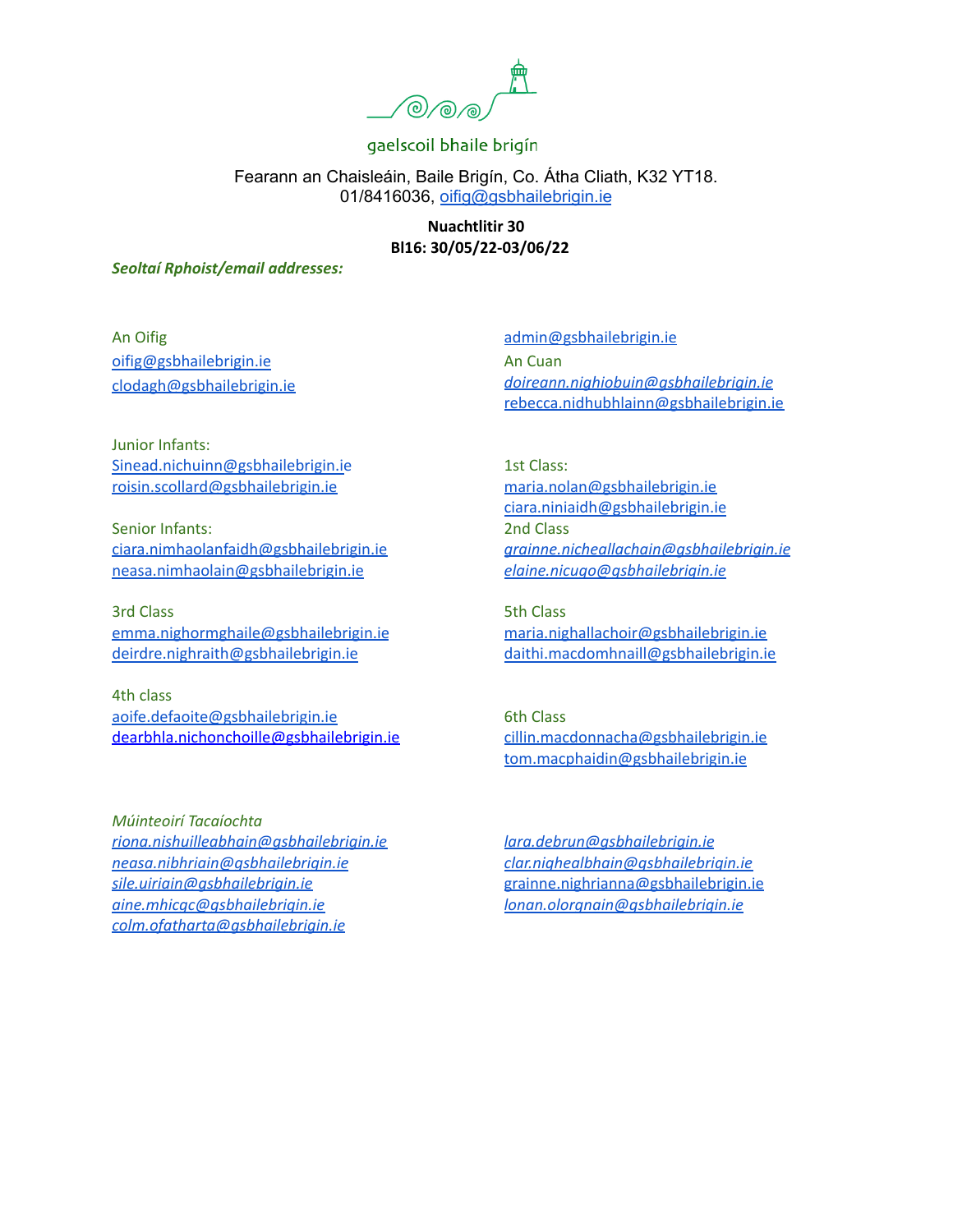

## Fearann an Chaisleáin, Baile Brigín, Co. Átha Cliath, K32 YT18. 01/8416036, [oifig@gsbhailebrigin.ie](mailto:oifig@gsbhailebrigin.ie)

## **Nuachtlitir 30 Bl16: 30/05/22-03/06/22**

Dear Parents,

Following on from Part 1 & 2 of our RSE three part programme where we looked at how we can support children to make and sustain healthy relationships and friendships, and good communication skills. Now in part 3 we look how we can make the big talk many small talks.

This session is ideally suited to parents who have completed part 1 & 2 but will also provide useful information and advice as a stand alone session.

Register now to find out how developing communication skills will help build your relationship and support conversations with your child.

These sessions are open to all parents and are being run virtually via Zoom, starting Tuesday the 31st May 2022, Tuesday to Thursday at 10am and 7.30pm and on Friday at 10am.

Click here to register for this online session <https://www.surveymonkey.com/r/RSE-Part3-2022>

A programme delivered by National Parents Council Primary and funded by the Sexual Health Crisis Pregnancy Programme.



## *Scoil dúnta/ School closed*

Beidh an scoil dúnta ón 3 Meitheamh go dtí 7 Meitheamh (san áireamh) de réir féilire na scoile.

*The school will be closed from 3rd -7th June inclusive as per the school calendar.*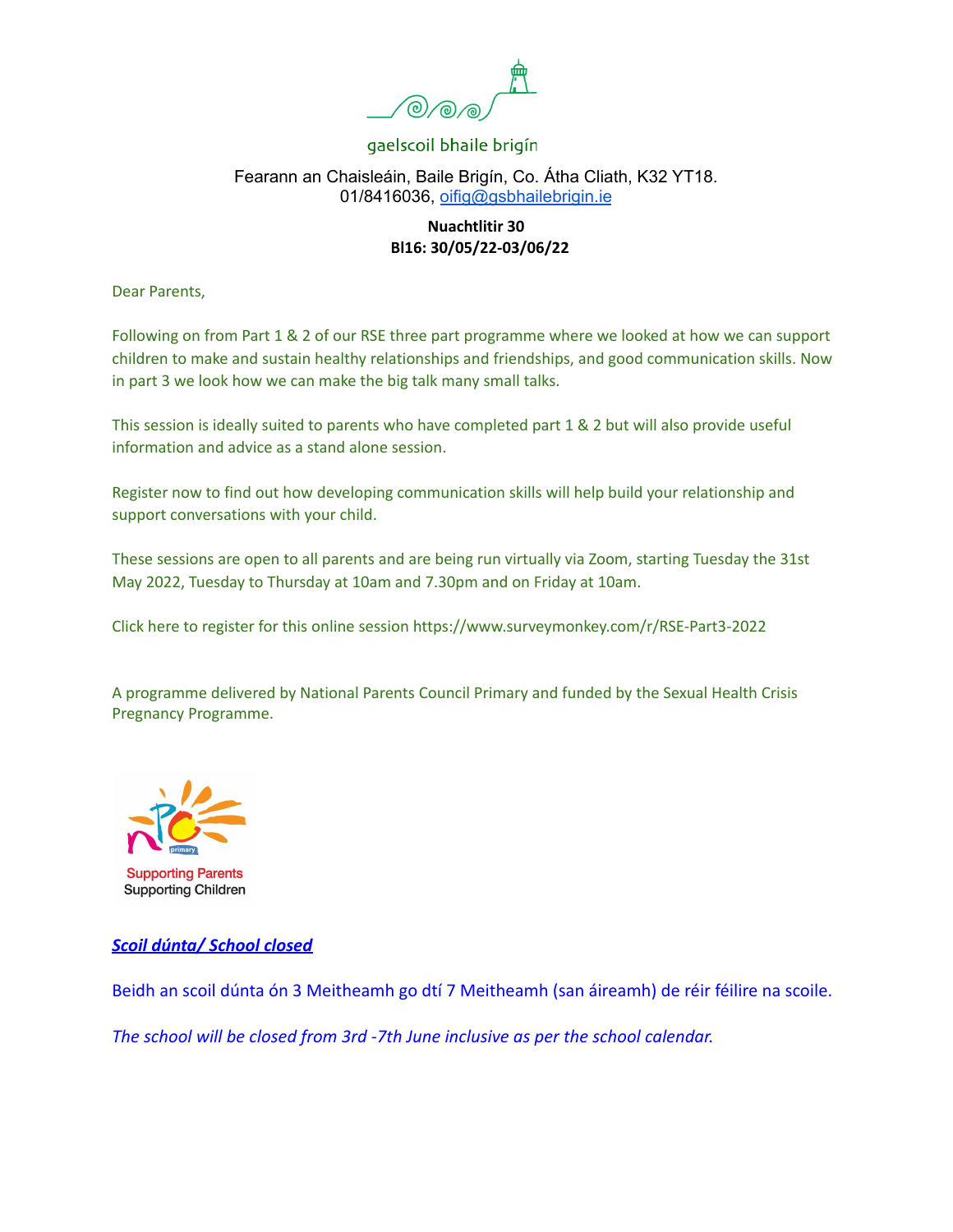

#### Fearann an Chaisleáin, Baile Brigín, Co. Átha Cliath, K32 YT18. 01/8416036, [oifig@gsbhailebrigin.ie](mailto:oifig@gsbhailebrigin.ie)

## **Nuachtlitir 30 Bl16: 30/05/22-03/06/22**

#### *Turais Scoile 2022/ School Tours*

Tá eolas faoi thurais scoile 2022 luaite thíos. Tá na ceadúnais ar fáil ar Aladdin. Tá gach eolas orthu faoi na turais. Má tá deachracht ar bith agat le Aladdin a úsáid, déan teagmháil le hAisling agus beidh sí in ann cabhrú leat. Is féidir airgead a íoc píosa ar phíosa.

Below please find details of school tours 2022. Permission slips are available on Aladdin. These have all information regarding the tour on them. If you are having trouble accessing Aladdin, contact Aisling and she will be happy to help you. Payment can be made in instalments of €5 or more via Aladdin.

| Rang                              | <b>Dáta</b>                       | Áit                                      | Costas (le híoc ar<br>Aladdin) |
|-----------------------------------|-----------------------------------|------------------------------------------|--------------------------------|
| Naíonán Bheaga &<br>Naíonán Mhóra | 14/06/22                          | <b>Red Mountain Open</b><br>Farm         | €17                            |
| Rang a 1                          | 08/06/22                          | <b>Mellowes Adventure</b><br>Centre      | €21.50                         |
| Rang a 2                          | 15/06/22                          | <b>Celtic Adventure</b><br>Centre        | €27                            |
| Rang a 3                          | 20/06/22 *note<br>change of date  | Bounce & Beyond                          | €30                            |
| Rang a 4                          | 16/06/22                          | <b>Zipit Forest</b><br><b>Adventures</b> | €28.50                         |
| Rang a 5                          | 16/06/22                          | <b>Celtic Adventures</b>                 | €27                            |
| Rang a 6                          | 14/06/22 * note<br>change of date | Flynn Adventure Pk                       | €33                            |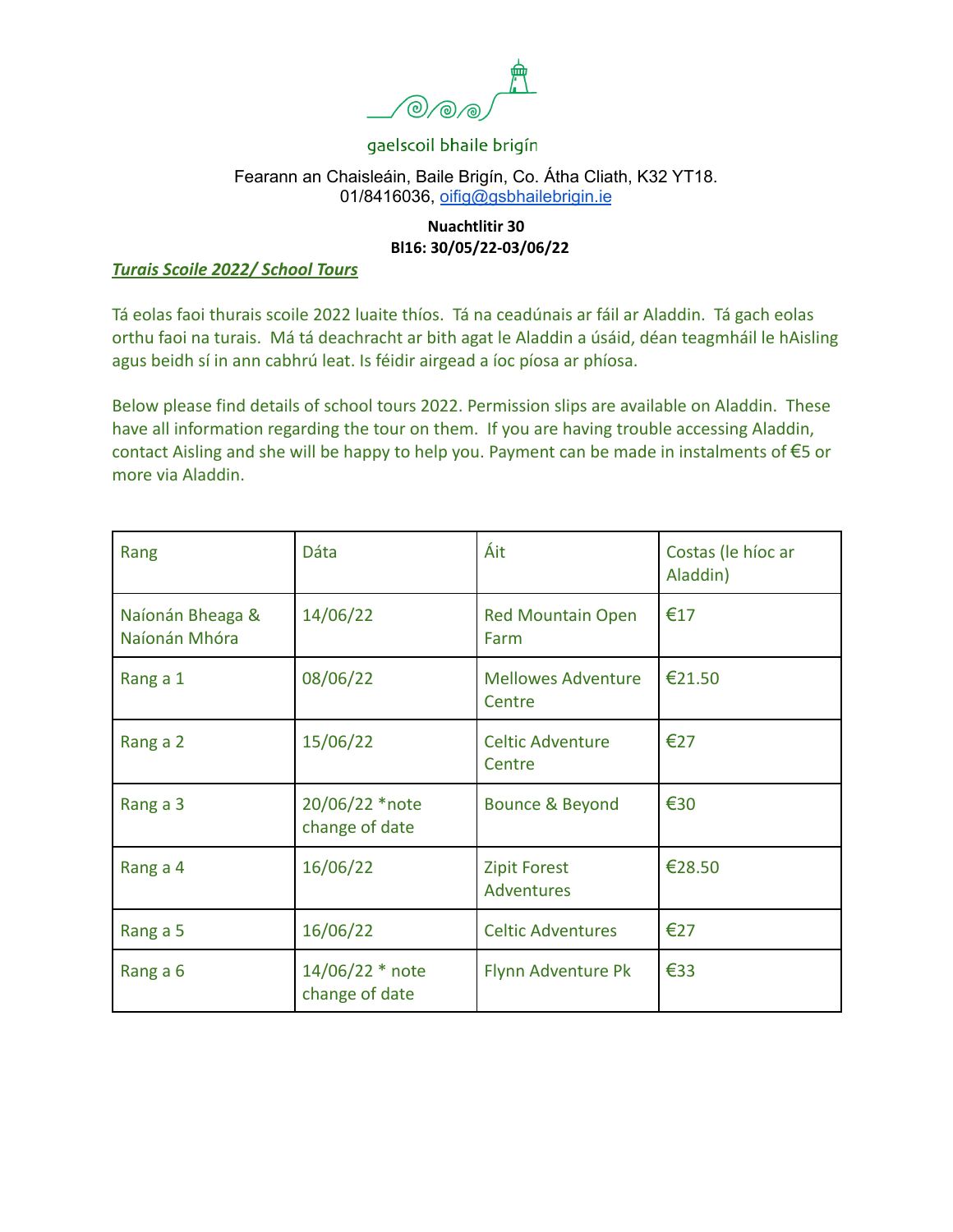

#### Fearann an Chaisleáin, Baile Brigín, Co. Átha Cliath, K32 YT18. 01/8416036, [oifig@gsbhailebrigin.ie](mailto:oifig@gsbhailebrigin.ie)

## **Nuachtlitir 30 Bl16: 30/05/22-03/06/22**

#### *Coiste na dTuistí/ Parent's Assocation*

Siúlóid Urraithe:

Beidh an siúlóid urraithe ar siúl ar an 09 Meitheamh i mbliana. Tá áthas orainn go bhfuilimid in ann é a dhéanamh arís tar éis briseadh de chúpla bhliain. Ar nós gach rud eile, beidh sé rud beag éagsúil i mbliana.

Beidh óglaigh á lorg againn le seasamh ag pointí áirithe ar an siúlóid. (Ní bheidh siad ag siúl leis na ranganna mar a bhí blianta eile.) Más féidir leat cabhrú leis seo, is féidir rphost a sheoladh chuig [gsbbcoiste@gmail.com](mailto:gsbbcoiste@gmail.com).

Rachaidh cártaí urraithe abhaile ag pointe éigin an tseachtain seo. D'iarrfaimis oraibh an cárta agus aon airgead bailithe a chur i gclúdach litreach. Is féidir le do pháiste an clúdach litreach a chur díreach isteach sa bhosca a bheidh taobh amuigh de gach rang. Baileoidh duine den choiste an t-airgead seo gach tráthnóna. Le bhur dtoil, ná tabhair airgead d'aon bhaill foirne. Ní féidir airgead crua a sheoladh chun na hoifige.

#### *Sponsored Walk:*

*The sponsored walk will take place on 09th June this year. We are delighted to be going ahead with it after a break of a couple of years. As with everything, it will be slightly different this year. Volunteers will be needed to stand at various points along the walk. (They will not be walking with the classes as in previous years). If you are available to help with this, please email [gsbbcoiste@gmail.com.](mailto:gsbbcoiste@gmail.com)*

*Sponsorship forms will go home at some stage this week. We would ask that you place the card and any monies collected in an envelope. Your child can then place this envelope in the box that will be outside of each classroom. A member of the parent's committee will collect the money each afternoon. Please do not hand money to any staff member. Cash cannot be sent to the office.*

## *Club na Naíonán/ Infant Club*

Tá an bille ar fáil anois ar Aladdin do Bhealtaine agus Meitheamh. Is féidir an bille seo a íoc píosa ar phíosa ach d'iarrfaimis go mbeidh sé glanta faoin 27 Meitheamh.

*The bill for the infant club for May and June is now available on Aladdin. This can be paid in instalments but we ask that it be cleared by 27th June.*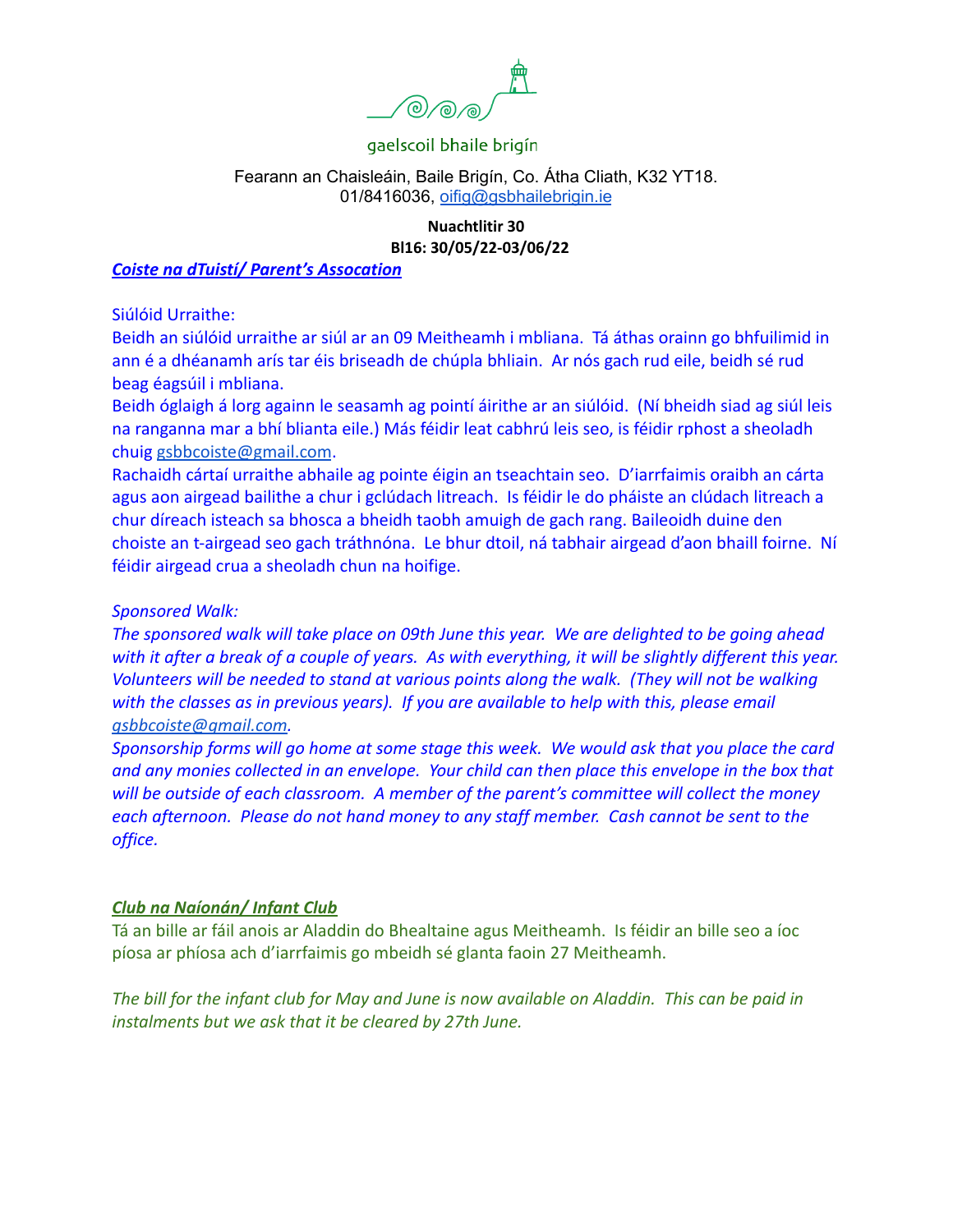

#### Fearann an Chaisleáin, Baile Brigín, Co. Átha Cliath, K32 YT18. 01/8416036, [oifig@gsbhailebrigin.ie](mailto:oifig@gsbhailebrigin.ie)

#### **Nuachtlitir 30 Bl16: 30/05/22-03/06/22**

## *Lá Spóirt/ Sports Day*

Beidh an lá spóirt ar siúl Dé Luain 13 Meitheamh, ag braith ar an aimsir. Beidh práta, spúnóg agus scairf de dhíth ar do pháiste an lá seo.

 $\Diamond$  Is gá do gach páiste uachtar gréine a chur orthu roimh theacht ar scoil an mhaidin sin.

Beidh cead ag tuismitheoirí teacht chun breathnú ar na rásaí a bheidh ar siúl i pbáirc an bhaile. Cuirfear tús leis na rásaí ag 12.30. D'Iarrfaimis ar thuismitheoirí meas a léiriú ar fhoireann na scoile agus na teorainn a bheidh ann le linn na rásaí.

Beidh boinn á thabhairt don chéad trí áit i ngach rás. Beidh múinteoir ansin chun an cinneadh seo a dhéanamh. Níl aon chead taifead a ghlacadh dona rásaí.

Is féidir daltaí a bhailiú ón bpáirc ach is gá duit é seo a chur ar Aladdin roimhré. Beidh ort cur in iúl don mhúinteoir ranga go bhfuil do pháiste á thógáil agat ionas gur féidir leo é a mharcáil ar an liosta.

**Agus sibh ag páirceáil, d'iarrfaimis oraibh a bheith tuisceanach do mhuintir na háite, coisithe agus daoine eile a bheidh ag úsáid an bhóthair. D'iarrfaimis oraibh carrchlós an tséipéil a úsáid in áit páirceáil ar an mbóthar.**

*The sports day will take place on Monday 13th June, weather permitting. Your child will need a potato, a spoon and a scarf.*

*☼ Please ensure that your child is wearing suncream before coming to school on this day.*

*Parents may come to watch the races which begin at 12.30 in Balbriggan Town Park. We would ask that parents please respect the boundaries in place while watching races and also to respect the members of staff.*

*Medals will be given for 1st -3rd places. There will be a teacher keeping a record of this on the day. Videoing of races is not permitted in any instance.*

*Pupils may be collected from the park but this will need to be input on Aladdin before the 13th. You will also have to inform the class teacher that you are taking your child so that he/she can mark your child off the list.*

*Please be mindful of local residents, pedestrians and other road users when parking. Do not block any entrances. We would ask everyone to use the church car park rather than parking on the road.*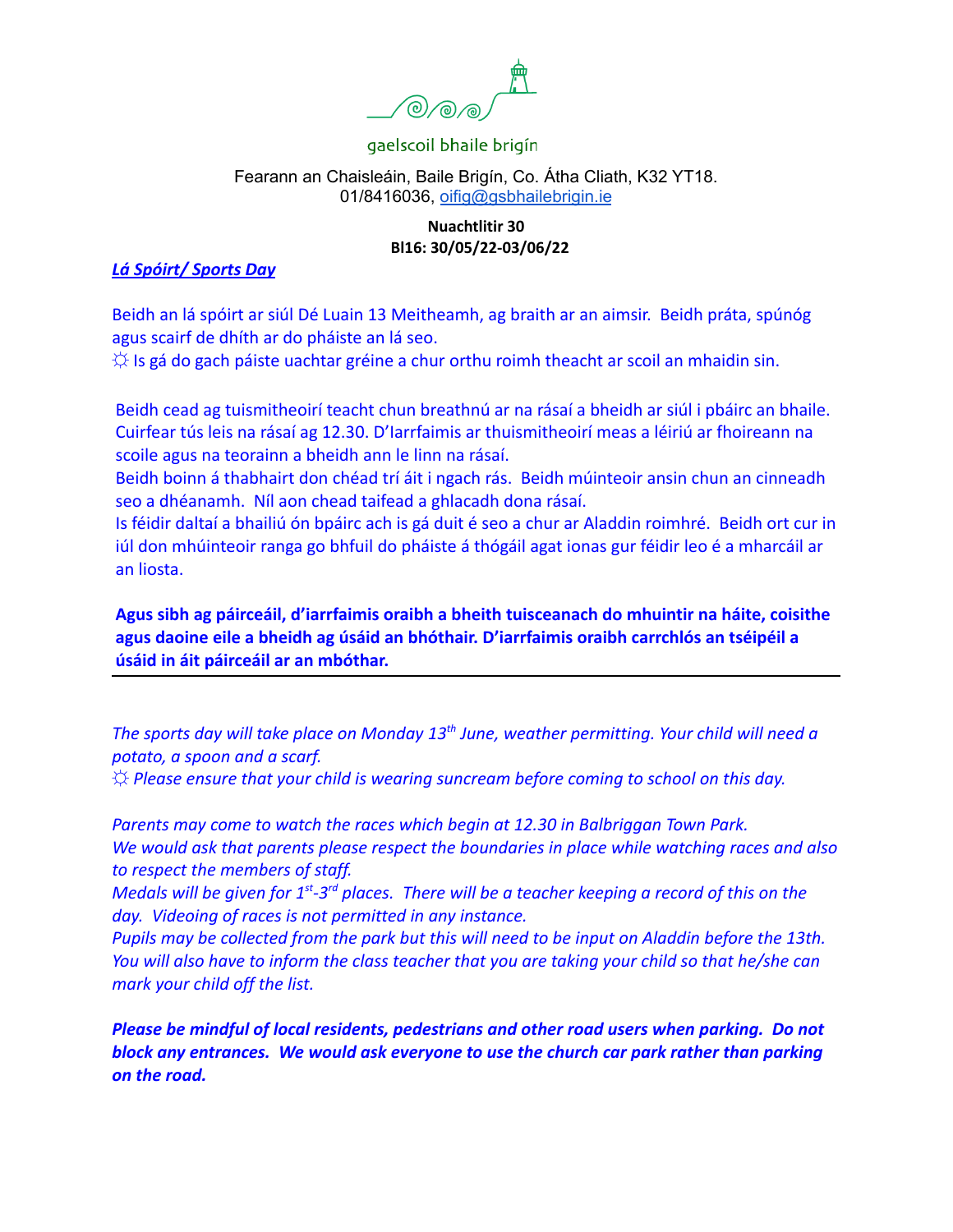

Fearann an Chaisleáin, Baile Brigín, Co. Átha Cliath, K32 YT18. 01/8416036, [oifig@gsbhailebrigin.ie](mailto:oifig@gsbhailebrigin.ie)

> **Nuachtlitir 30 Bl16: 30/05/22-03/06/22**

#### *Bailiúchán Glasraí/ Vegetable Collection*

Beidh bailiúchán glasraí á dhéanamh againn ar an 1 Meitheamh ar son Balbriggan Meals on Wheels. Cuireann an charthanacht seo béilí ar fáil do dhaoine aosta inár gceantar féin chomh maith le clainne atá ag streachailt ó thaobh cúrsaí airgeadais de agus daoine nach féidir leo aire a thabhairt dóibh féin. Táimid ag iarraidh ar ghach daltaí píosa nó dhó amháin a thabhairt isteach leo ar an lá seo. Beidh bosca taobh amuigh de ghach seomra ranga. D'fhéadfaí breis is 600 béile a ullmhú leis an méid seo. Tá tuilleadh eolais faoi Balbriggan Meals on Wheels le léamh thíos.

*We will be holding a vegetable collection on behalf of Balbriggan Meals on Wheels on 1st June. This charity provides meals for the elderly in our own community as well as for families who are struggling financially and people who cannot care for themselves. We are asking each child to bring in an item or two of veg on this day. There will be a box outside each classroom. As many as 600 plus meals could be prepared from this collection. Below you will find more information about Balbriggan Meals on Wheels.*

*Balbriggan Meals on Wheels was founded in 1975 in order to provide meals for people who were ill, recovering from illness, or for some reason were unable to care for themselves. We currently cater for an average of 80 meals per day, 6 days a week. In addition, we hold a Dinner Club, for people who live alone, at our base here in 14 Hampton Street on Mondays, Wednesdays and Fridays, which has recently resumed after having to be cancelled due to the pandemic. The Dinner Club not only provides a meal, but gives these clients an important social outlet.*

*We are constantly looking for ways to create awareness of our service and in particular would like to forge links with the younger members of the Balbriggan community who may not be aware of the work we do, or of how they can help us. A vegetable collection would help do this as it raises awareness of our service with students and parents alike.*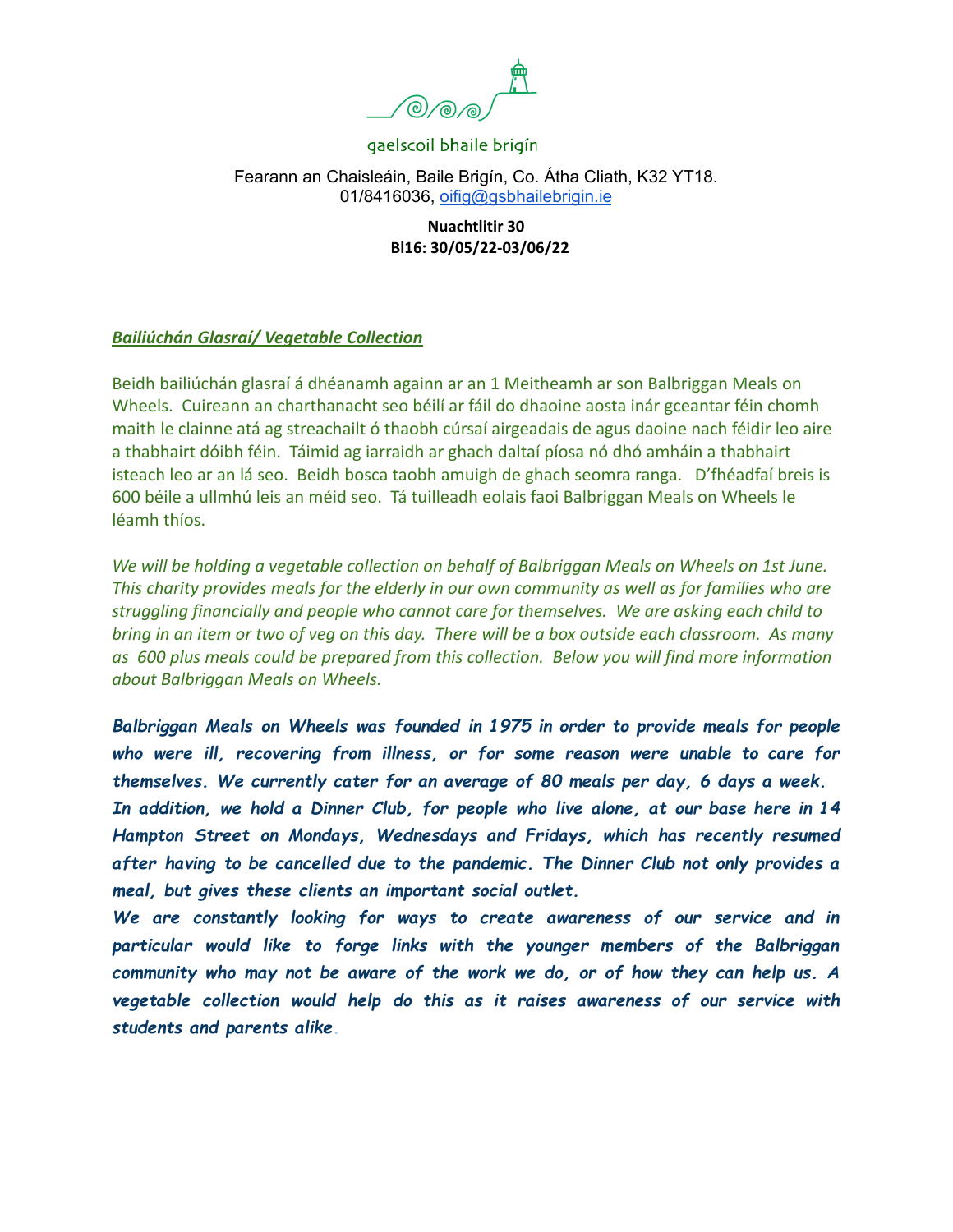

## Fearann an Chaisleáin, Baile Brigín, Co. Átha Cliath, K32 YT18. 01/8416036, [oifig@gsbhailebrigin.ie](mailto:oifig@gsbhailebrigin.ie)

### **Nuachtlitir 30 Bl16: 30/05/22-03/06/22**

## *Billí sccoile/ School Bills*

Tá roinnt bhillí atá le híoc fós don scoil bhliain seo, leabhair oibre agus IXL san áireamh. Agus muid ag druidim i dtreo deireadh na scoilbhliana, d'iarrfaimis oraibh na billí seo a ghlanadh. Beidh billí na scoilbhliana seo chugainn ar fáil ón mhí seo chugainn. Is féidir iad seo ar fad a íoc tríd Aladdin. Má tá fadhb agat ag baint úsáid as seo, cuir glaoch ar Aisling. Beidh sí lánsásta cabhrú leat.

*There are some bills still outstanding for this school year. As we approach the end of this school year, we would ask that these now be cleared. Next year's school bill will be available next month. These can all be paid via Aladdin. If you are having difficulty using this, ring Aisling and she will be more than happy to help.*

## *COVID- 19 Cathain le fanacht sa bhaile ón scoil/COVID-19 When to stay home from school*

Má tá COVID-19 ar do pháiste (PCR nó antigéin dearfach)

● Má tá aon chomharthaí COVID-19 ar do pháiste

*Your child cannot attend school in the following circumstances:*

- *● If your child has COVID-19 (Positive PCR or antigen)*
- *● If your child has any symptoms of COVID-19.*